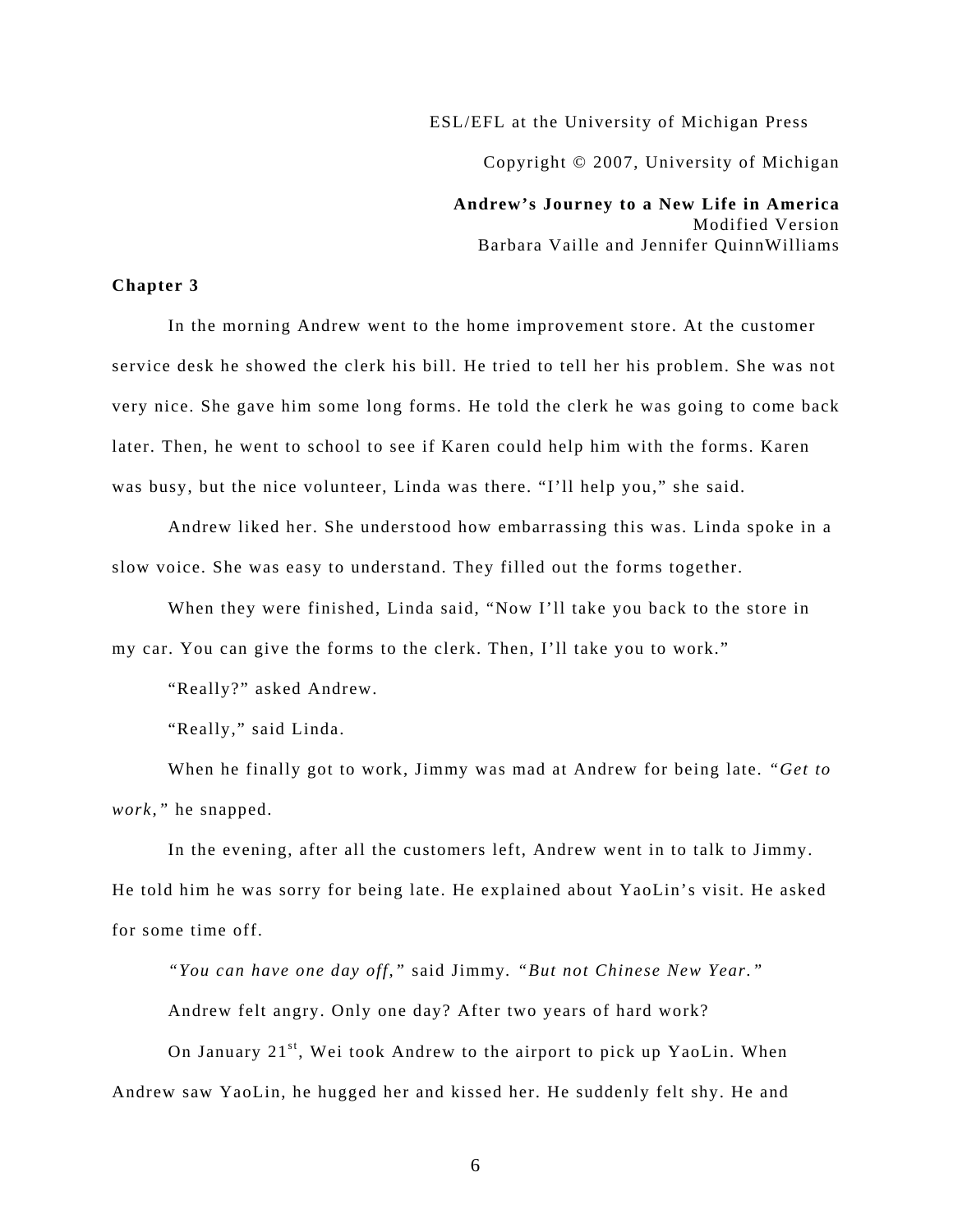YaoLin used to know each other so well. Now, he was a different man. She was a different woman.

When they left the terminal, YaoLin said, *"Oh! It's so cold!"* 

Andrew took off his warm jacket. He put it around YaoLin's slim shoulders.

*"Where's your coat?"* he asked.

*"I have a raincoat in my suitcase."* 

Andrew didn't think a raincoat was going to be warm enough, but he didn't say anything. When they got to the apartment, Andrew showed YaoLin his room. She smiled at him. *"Where are you sleeping?"* she asked.

*"On the couch,"* he said, blushing.

She put her arms around him, and he kissed her.

The next morning, Andrew got up at 8:30. He got dressed. Then he sat on the edge of YaoLin's bed. *"I'll be home at 9:30,"* he whispered.

YaoLin opened her eyes. *"9:30? Tonight?"* 

*"Yes. But Wei will be home at 5:00, and he will take you out to dinner."* 

At work, Andrew thought about YaoLin all the time. He called home at noon. She was watching TV and reading. She sounded bored. Finally, at 9:15 Andrew went home. Wei and YaoLin were both dressed in nice clothes. YaoLin seemed much happier. She said, *"We're going out to sing karaoke."* 

*"Right now?"* asked Andrew. *"I just got home. It's late."* 

*"It's not too late for karaoke,"* said YaoLin. *"Please?"* 

Andrew had to say yes. YaoLin loved karaoke. He went into his room and changed into clean jeans. YaoLin smiled at him when he returned to the living room. *"Now we can have some fun,"* she said.